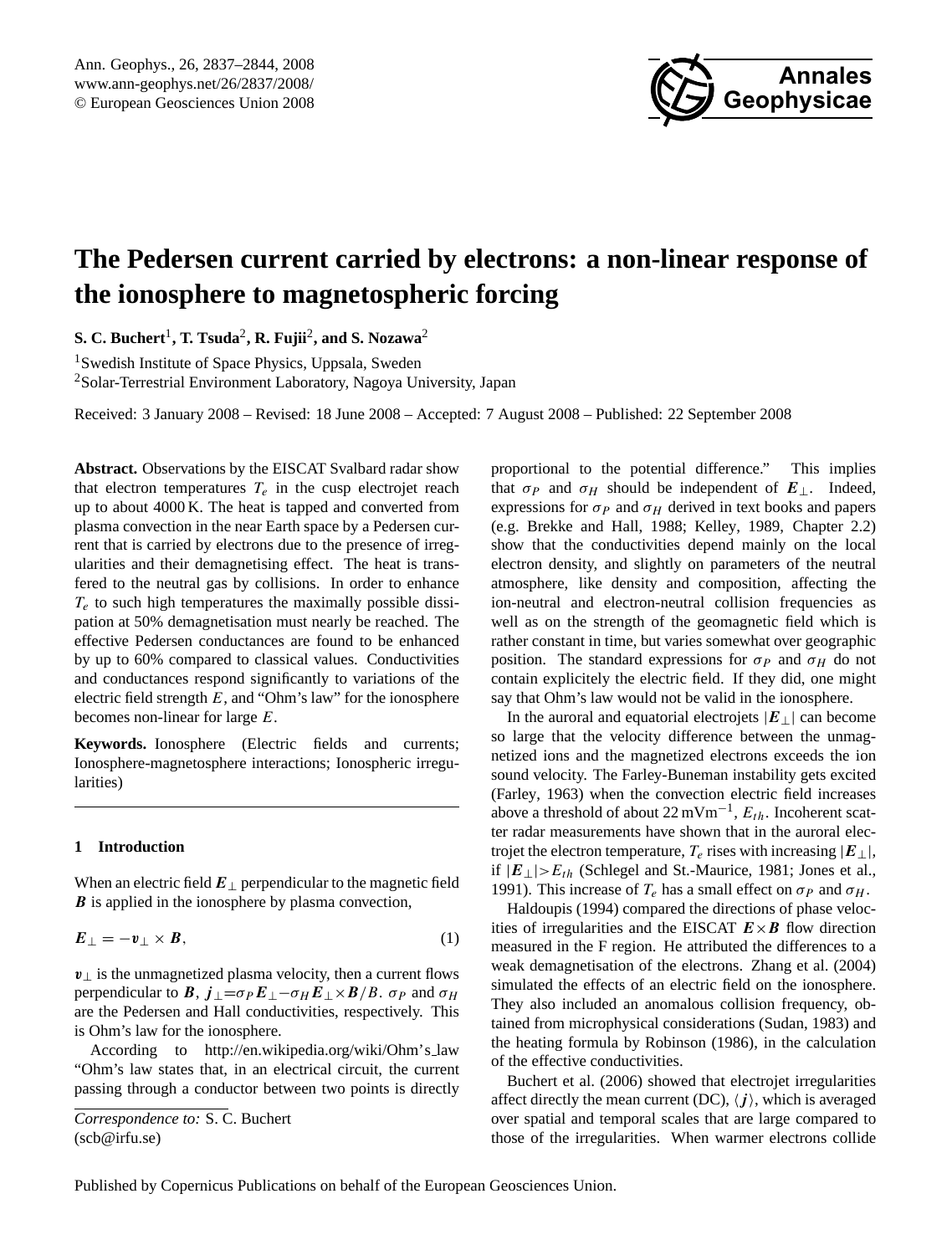

**Fig. 1.** Electric field along geographic north estimated from the CP2 cycled antenna positions of the ESR.

(mainly inelastically) with neutral molecules, then power is converted into heat and transfered to the neutral gas. Since the unmagnetized ions are practically frozen into the neutral gas and do not contribute much to dissipation, the power transfer is achieved by a Pedersen current  $j<sub>P</sub>$  carried by electrons.  $j_P$  closes field-aligned current, causing a divergence of the downward field-aligned Poynting flux, and it taps power from the free energy reservoir of plasma convection in the huge near Earth space. [Buchert et al.](#page-6-3) [\(2006\)](#page-6-3) expected that this would have a much larger effect on the effective conductivities than the increase of  $T_e$ . But how strongly the effective  $\sigma_P$  and  $\sigma_H$  would change in response to increasing  $|E_\perp|$  and to the corresponding excitation of irregularities, remained unclear to some extent.

In this work we derive from experimental data, that at times significant dissipation in the electrojet region is caused by irregularities and therewith the effective Pedersen conductivity responds promptly to changes of  $E_{\perp}$  whenever  $|E_{\perp}|$  is high. The load of the complete ionospheric layer on magnetospheric convection may be parameterized by integrating along the magnetic field:

$$
\Sigma_P = \int dz \sigma_P,\tag{2}
$$

where z is a coordinate along  $\bm{B}$ , approximately the height at high latitudes. We also address the question how much the integrated Pedersen conductivity, i.e. the conductance  $\Sigma_P$ , is affected by the irregularity enhanced  $\sigma_P$  in the electrojet layer.

## **2 Observations**

The data were recorded by the EISCAT Svalbard incoherent scatter radar (ESR) on 16 June 2005. The radar has a dish of 42 m diameter with fixed pointing along the geomagnetic field at 300 km altitude, and a steerable dish of 32 m diameter. The transmitter power goes for a few seconds long time intervals alternating to the 42 m or the 32 m dishes. The raw signal correlations need to be integrated over 2–3 min before the standard incoherent scatter data fitting can be applied successfully, and so along **B** the analysis of  $N_e$ ,  $T_e$ , and the ion temperature  $T_i$  is over time intervals of this length normally joining each other. The 32 m dish cycles over three pointing directions, the total cycle taking about 6.5 min. This is called the CP2 mode for the ESR. From the observed line-of-sight velocities along these different pointing directions  $E_{\perp}$  is estimated. We need to assume that  $E_{\perp}$  and  $v_{\perp}$  are constant over the 32 m antenna cycle,  $\approx 6.5$  min, as well as homogeneous over an area of roughly 100 km across.

Strong electric fields are seen over about 4 h, from 09:00 until 13:00 UT, the time period that we are focusing on. Figure 1 shows the dominant component of  $E$ . The standard fitting of incoherent scatter theory to the signal correlations gives the electron density  $N_e$ ,  $T_e$ , and the ion temperature  $T_i$  along a profile following the field-aligned direction of the 42 m antenna. Results of the fits in the E region height range are displayed in Fig. 2.  $T_e$  is clearly enhanced in the lower E region when also the electric field is high, compare with Fig. 1.  $T_e$  reaches up to about 4000 K, which is about twice the value found in previous studies of E region electron heating [\(Jones et al.,](#page-6-2) [1991\)](#page-6-2). This seems to be a very high temperature, and so is  $T_i$  at the same time in the upper E region where partially unmagnetized ions get heated by friction with the neutral gas. [Bahcivan](#page-6-4) [\(2007\)](#page-6-4) obtained similarly high values for  $T_e$  with the Sondrestrom incoherent scatter radar. These and our observations were made at a location and local time, where and when typically the cusp is found, i.e. the footprint of field-lines that have been opened by magnetic reconnection on the dayside. In the cusp possibly larger electric fields and stronger electron heating occur than in the auroral zone where the observations by [Jones et al.](#page-6-2) [\(1991\)](#page-6-2) had been made.

#### 2.1 Analysis

The effective Pedersen conductivity of the ionosphere is found by equating the Ohmic dissipation with the thermal power transfered from the warmer electrons to the neutral gas. From the viewpoint of the electrons this is the cooling rate. Models for the rates due to different reactions are summarized by [Schunk and Nagy](#page-7-6) [\(2000,](#page-7-6) Chapter 9.7). We take into account rotational and vibrational excitations of the  $N_2$  and  $O_2$  molecules, fine structure excitation of the O atom, and elastic collisions with  $N_2$ ,  $O_2$ , and O. Input is  $T_e$ , observed by the ESR, and the neutral density, composition and temperature calculated with the MSIS model [\(Hedin,](#page-7-7) [1991,](#page-7-7) [http://modelweb.gsfc.nasa.gov/atmos/](http://modelweb.gsfc.nasa.gov/atmos/msise.html) [msise.html\)](http://modelweb.gsfc.nasa.gov/atmos/msise.html) using the relevant values of solar flux and magnetic activity index. Output is the cooling rate per electron  $l_e$  (T<sub>e</sub>−T<sub>n</sub>, n<sub>N2</sub>, n<sub>O2</sub>, n<sub>O</sub>), where T<sub>n</sub> denotes neutral temperature, and  $n_{N2}$ ,  $n_{O2}$ , and  $n_{O}$  number densities of  $N_2$ ,  $O_2$  and O, respectively.

Ohmic dissipation in the presence of irregularities is equal to the mean current times the electric field applied by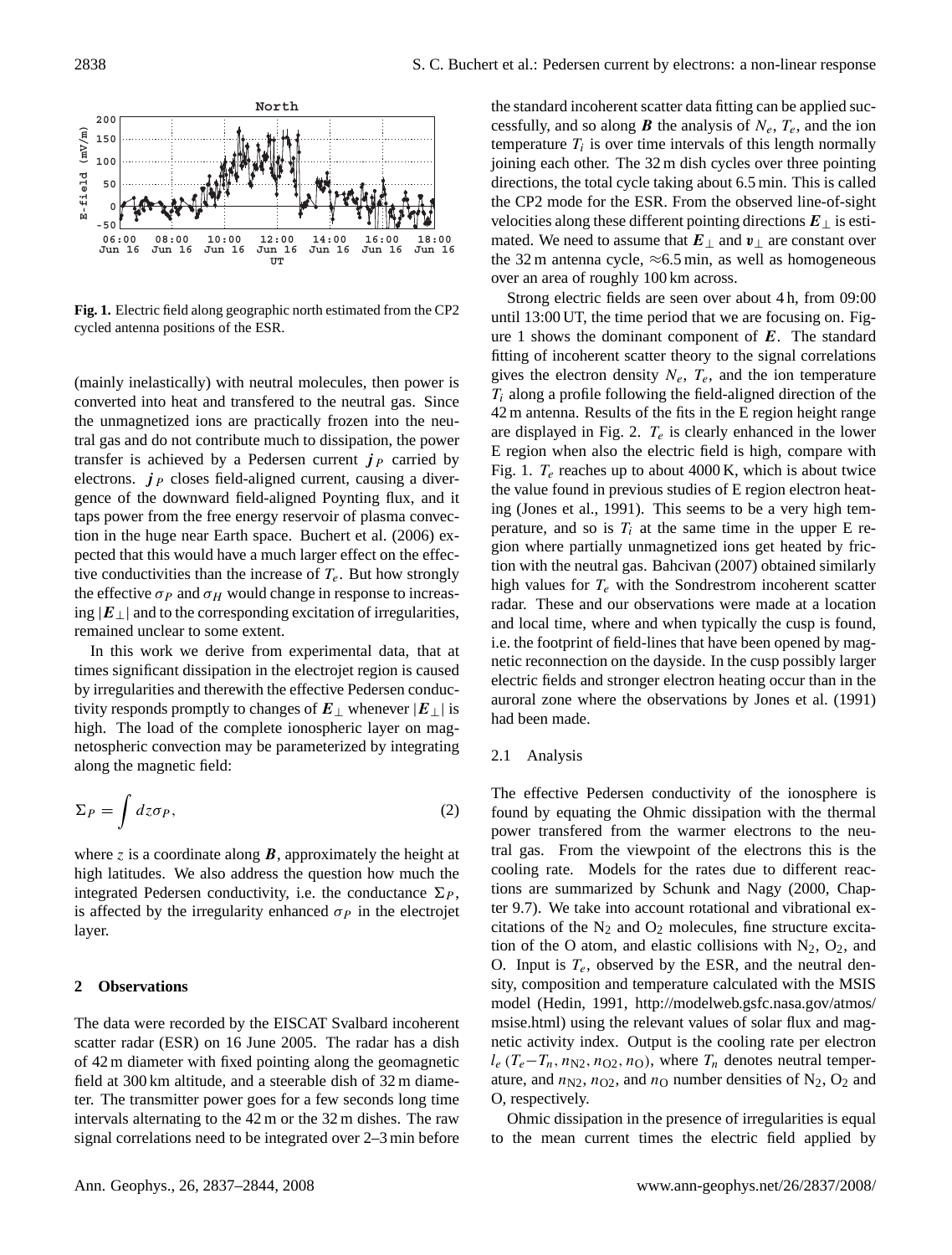

**Fig. 2.** Colour coded  $N_e$ ,  $T_e$ , and  $T_i$  over altitude and UT.

magnetospheric convection,  $E_{\perp,0}$ .  $\langle j \rangle$ . The dissipation and generation of electromagnetic power by fields and currents of the irregularities themselves do on average out to zeroe [\(Buchert et al.,](#page-6-3) [2006\)](#page-6-3). Because only the mean current and velocities are needed here, we omit from now on the  $\langle \rangle$  brackets. Electrons are heated by the electron current  $-n_eev_e$ , ions by the ion current  $n_e e v_i$ , where  $v_{e,i}$  are the mean (fluid) velocities of electrons and ions.

The effect of irregularities on the DC and mean velocities is parameterized by an anomalous collision frequency  $ν^*$ between electrons and ions. In many previous works values for ν <sup>∗</sup> were estimated by assuming specific properties of the irregularities, namely that their phase velocity is equal to the sound velocity [\(Sudan,](#page-7-4) [1983\)](#page-7-4). Here we use experimental data instead.

To describe this method we start with the mean velocities fulfilling the stationary momentum equations per particle for electrons and ions perpendicular to B:

$$
-e(E + v_e \times B) = m_e v_{en} (v_e - u) + m_e v^* (v_e - v_i)
$$
 (3)

$$
e(E + v_i \times B) = m_i v_{in} (v_i - u) + m_e v^* (v_i - v_e).
$$
 (4)

 $m_{i,e}$  are the ion and electron masses,  $v_{i,en}$  the collision frequencies of ions and electrons with neutral particles, respectively.  $\boldsymbol{u}$  is the velocity of the neutral gas, which we assume to be zeroe. The subscripts  $\perp$  at E and velocities have been omitted, because only the plane perpendicular to  $\boldsymbol{B}$  is considered.

Summing the anomalous terms in Eqs. [\(3\)](#page-2-0) and [\(4\)](#page-2-1) verifies that the irregularities effectively exchange momentum between ions and electrons, but no extra external momentum is involved by this. Ions and electrons also exchange momentum by Coulomb collisions which should be added to  $v^*$ , but their effect is negligible compared to  $v_{en}$ . Solving Eqs. [\(3\)](#page-2-0) and [\(4\)](#page-2-1) for  $v_e$  and  $v_i$  gives quite cumbersome expressions.

To simplify we neglect firstly the effect of electron-neutral collisions on the electron momentum, because  $v_{en} \ll \Omega_e$  at the relevant altitudes (100–112 km), and secondly the effect of the anomalous term with  $v^*$  in the ion momentum balance, because the electron mass is so small compared to  $m_i$ .  $\Omega_{e,i}=eB/m_{e,i}$  are the gyro frequencies of electrons and ions, respectively, and the ratios of gyro to collision frequencies are  $\kappa_i = \Omega_i/v_{in}$  and  $\kappa^* = \Omega_e/v^*$ . These are calculated using the IGRF and MSIS. Solving now for the velocities gives

<span id="page-2-2"></span><span id="page-2-1"></span><span id="page-2-0"></span>
$$
v_i = \frac{\kappa_i}{1 + \kappa_i^2} \frac{E}{B} + \frac{\kappa_i^2}{1 + \kappa_i^2} \frac{E \times B}{B^2},
$$
 (5)

$$
\mathbf{v}_e = -\frac{\kappa^*}{1 + (\kappa^*)^2} \frac{\boldsymbol{E}'}{\boldsymbol{B}} + \frac{(\kappa^*)^2}{1 + (\kappa^*)^2} \frac{\boldsymbol{E}' \times \boldsymbol{B}}{\boldsymbol{B}^2},\tag{6}
$$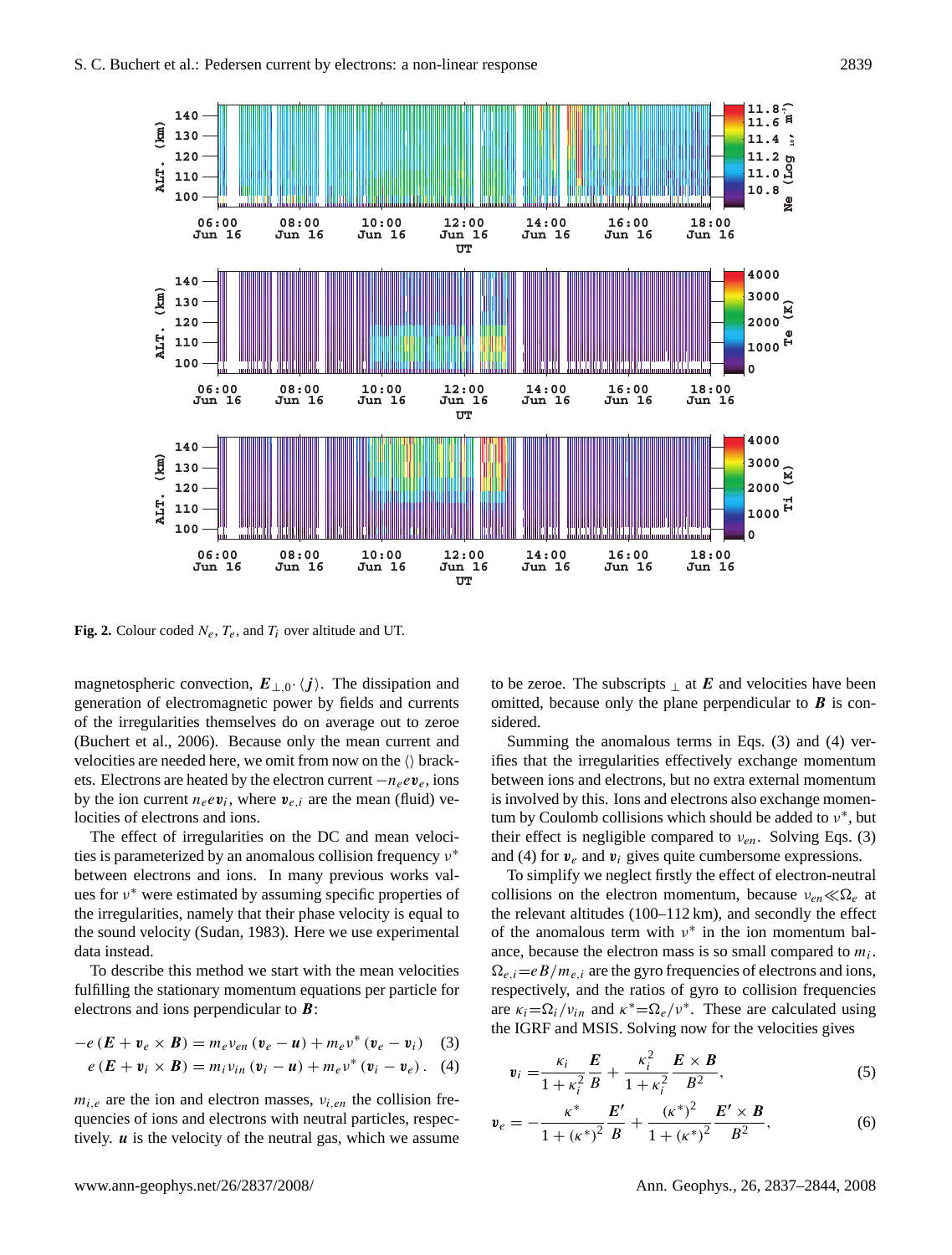where  $E'=E+v_i\times B$  is the electric field in the reference frame of the ions. Its magnitude  $E'$  is only slightly less than that of the observed  $E$ :

<span id="page-3-1"></span>
$$
E^{\prime 2} = \frac{1}{1 + \kappa_i^2} E^2,\tag{7}
$$

because  $\kappa_i \ll 1$  at the relevant altitudes. Dissipation by the electron Pedersen current is obtained by multiplying Eq. [\(6\)](#page-2-2) with  $-eE'$ , and the result must be equal to the cooling rate:

$$
l_e = -e\mathbf{v}_e \cdot \mathbf{E'} = e\frac{\kappa^*}{1 + (\kappa^*)^2} \frac{E'^2}{B} = \frac{\sigma_P^*}{N_e} E'^2
$$
 (8)

In Eq. [\(8\)](#page-3-0) we have introduced the anomalous Pedersen conductivity  $\sigma_p^* = N_e l_e / E'^2$ , which can be estimated from our data:  $N_e$ ,  $l_e$  and  $E'^2$  are derived directly from ESR observations using the model electron cooling rates of [Schunk and](#page-7-6) [Nagy](#page-7-6) [\(2000,](#page-7-6) Chapter 9.7) and Eq. [\(7\)](#page-3-1).

The "demagnetisation" ratio  $\kappa^*$  is obtained from the left part of Eq. [\(8\)](#page-3-0). The solutions are

$$
\kappa^* = \frac{A}{2} \pm \sqrt{\frac{A^2}{4} - 1}
$$
\n(9)

where  $A = e(E')^2 / Bl_e$ . For  $A > 2$  there are two real positive solutions for  $\kappa^*$ . The larger one,  $\kappa^* > 1$ , corresponds to a weaker demagnetization of the electrons, and the angle between the mean electron velocity and the  $E \times B$  direction is less than 45°. We do not adopt the smaller of the solutions  $\kappa^*_{\leq}$ which would correspond to a smaller (less unstable) velocity difference between ions and electrons.

For  $A < 2$  the solutions for  $\kappa^*$  become complex, which is unphysical. In order to sustain a certain cooling rate  $l_e$ , the electric field in the reference frame of the ions must have a minumum strength,  $E' \ge \sqrt{B l_e/e}$ . This result of our analysis is possibly relevant for microsphysical studies of the irregularities.

When estimating  $\sigma_P^*$  from our data, sometimes extremely high values were obtained, and  $\kappa^*$  turned out to be complex. In order to explain this, we made scatter plots of the observed  $T_e$  over E. Compared with the corresponding plots published by [Jones et al.](#page-6-2) [\(1991\)](#page-6-2) ours showed data points with a high  $T_e$ and relatively low  $E$ , particularly in the time periods 09:40– 09:50 UT and 12:40–13:10 UT. These data would give complex, unphysical values for  $\kappa^*$ .

Why this happens we explain by the way the electric fields are measured at the ESR with the CP2 scan. Higher perpendicular electric fields occur statistically less frequently than lower fields. If there is strong  $E$  in some area,  $E$  in the surrounding areas is more likely lower than higher. When the field-aligned antenna of the ESR observes high  $T_e$  due to strong  $E$ , the movable antenna observes at locations roughly  $∼100$  km away, where statistically E is lower. Therefore E gets rather under- than overestimated. When the only moderately enhanced  $T_e$  is observed at the field-aligned position, and an area with high  $E$  is observed in one or more of the scan positions, then also overestimation of  $E$  can happen, but statistically this happens less frequently. Thus the  $E$  estimates tend to be biased towards underestimation increasingly for increasing  $E$ . [Jones et al.](#page-6-2) [\(1991\)](#page-6-2) had used the tristatic UHF radar where this problem does not occur, because  $E$  is measured on the same magnetic field line as  $T_e$ .

<span id="page-3-0"></span>In order to obtain plausible values of  $\sigma_p^*$  even when E from the ESR 32 m data seems to be an underestimation, from the ESK 32 in data seems to be an underestimation,<br>we assume that the real E' is close to  $\sqrt{Bl_e/e}$ . So complex  $\kappa^*$  values are replaced by  $\kappa^*$  = 1, and a correspondingly corrected  $\sigma_p^*$  is calculated. Our assumptions also imply that the demagnetisation of the electrons by irregularities gets never so strong that the angle between  $v_e$  and the  $E \times B$  direction exceeds 45◦ .

## 2.2 Results

Profiles of temperatures, Pedersen conductivities, and collision frequencies are shown in Fig. 3 for a case of relatively moderate electron heating ( $T_e \approx 1500 \text{ K}$  or less) and of extremely strong heating,  $T_e$  up to about 4000 K. As expected, the effect of enhanced  $T_e$  on the electron-neutral collision frequency and on the Pedersen conductivity is always small compared to the anomalous effect. For the high  $T_e$  case  $\sigma_p^*$ estimated according to  $N_e l_e / E^2$  becomes extremely large, the red area extending beyond the borders of the plot. As described in the previous section, such high  $\sigma_p^*$  would be impossible to explain with any real  $v_e$  fulfilling Eq. [\(6\)](#page-2-2). Certainly estimating  $E'$  from different widely spaced ESR 32 m measurements gives a too low value in this case, only about 30 mVm<sup>-1</sup>. If we set instead  $E' = \sqrt{B l_e / e}$ , more reasonable values of  $100-130 \text{ mVm}^{-1}$  are obtained, depending on the altitude, and also the corrected profile of  $\sigma_P + \sigma_P^*$  shown by the black line looks reasonable.

Scatter plots of the observed  $T_e$  over E, please see Fig. 4, show still a considerable variation of points from the ESR 32 m estimate compared with the earlier results of the tristatic UHF system [\(Jones et al.,](#page-6-2) [1991\)](#page-6-2). Possibly also overestimation of  $E$  occurs when there are two regions of high electric field for example north and south of the field-aligned ESR position. This would correspond to an occasional underestimation of  $\sigma_P^*$ .

Virtually connecting the red dots gives the curve corresponding to  $E' = \sqrt{B l_e / e}$  or  $l_e = e E^{i/2} / B$ . At least below 110 km height this relation seems to be consistent with the data for high electric fields,  $E \gtrsim 100 \text{ mV m}^{-1}$ . The relation is certainly not valid for  $E \lt E_{th}$ . For intermediate field strengths,  $E > E<sub>th</sub>$ ,  $T<sub>e</sub>$  seems to be below the one corresponding to the connected red dots. Also the previously published tristatic data do not seem to agree with a steep increase of  $T_e$ when E is moderately larger than  $E_{th}$ . Rather  $T_e$  seems to increase first roughly linearly with  $E-E<sub>th</sub>$ , but then approach the values corresponding to  $l_e=eE'^2/B$ .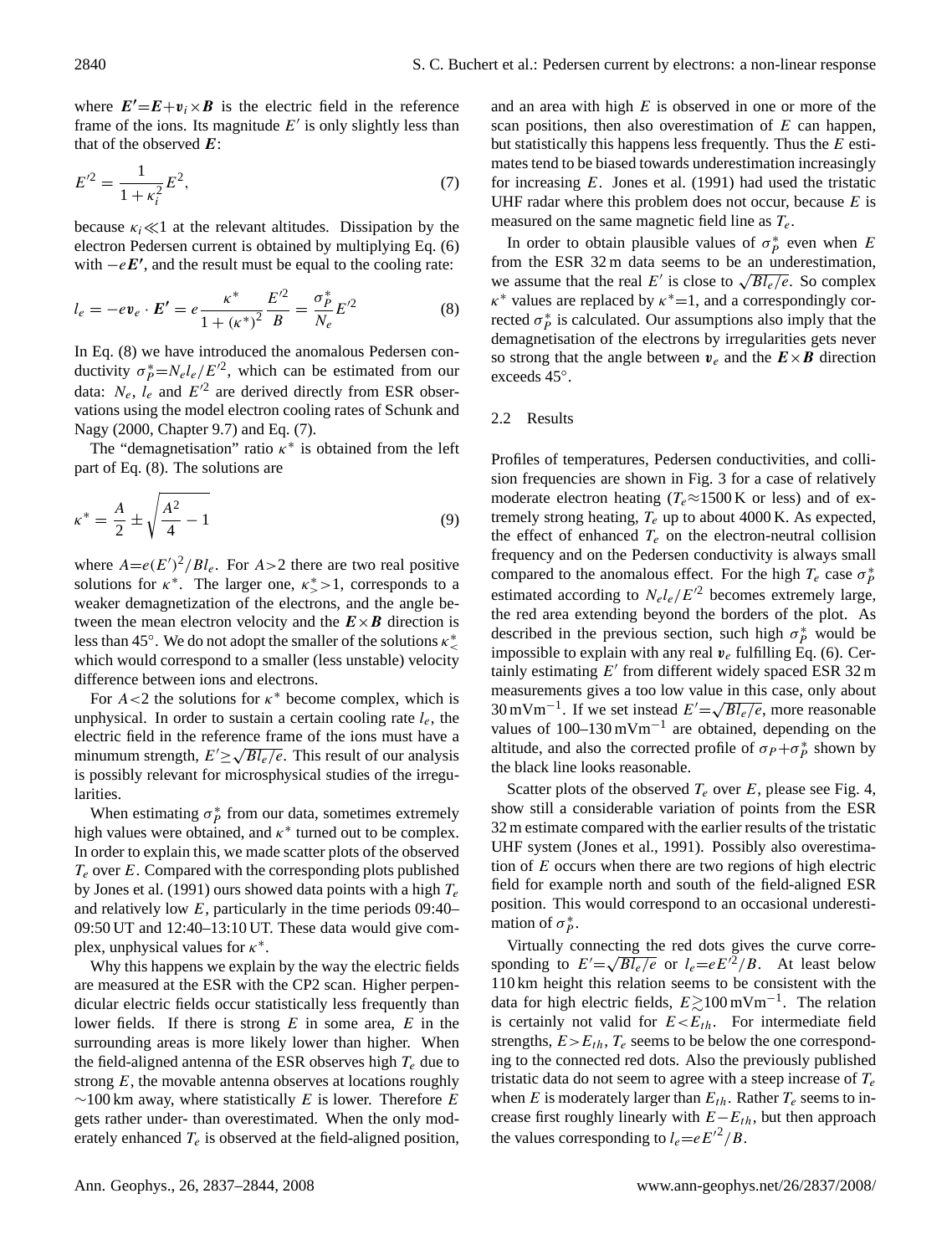

**Fig. 3.** Each column of plots shows from left to right altitude profiles of temperatures, Pedersen conductivity, and collision frequencies, respectively. In the temperature profiles  $T_e$  is plotted in red,  $T_i$  in blue, and  $T_n$  as black line. In the conductivity profiles the blue area shows the classical Pedersen conductivity calculated according to [Brekke and Hall](#page-6-0) [\(1988\)](#page-6-0), the (mostly hardly visible) green area the increase of σ<sub>P</sub> due to enhanced  $T_e$ , and the red area the additional contribution from  $\sigma_p^* = N_e l_e / E'^2$ . The black line cuts through the red area whenever there is no corresponding real anomalous  $v^*$  and shows the conductivity value corresponding to  $v^* = \Omega_e$  instead. In the frequency profiles  $v_{en}$  is plotted in blue,  $v_{en}$  corrected for the observed  $T_e$  in green,  $v^*$  in red, and  $\Omega_e$  as a black line. The upper row shows a time of modest electron heating, the lower row one of very extreme heating.

We have also tested the heuristical hypothesis that the anomalous effect limits the velocity difference between ions and electrons to the ion sound velocity (analogue to [Sudan,](#page-7-4) [1983,](#page-7-4) postulating that the phase velocity of irregularities is limited this way). However, this hypothesis turns out to require too strong heating, inconsistent with the scatter plots of the data shown in Fig. 4, and incompatible with the requirement of a real  $\kappa^*$ . The anomalous effect turns the mean electron velocity  $v_e$  into the direction anti-parallel to E and reduces the magnitude of  $v_e$ , but for increasing  $E > E_{th} |v_e - v_i|$ still increasingly exceeds the ion sound velocity.

Finally, the Pedersen conductances, i.e. height-integrated conductivites, without and with anomalous contribution are compared in Fig. 5. Using blindly the ESR 32 m estimates of  $E'$  and  $\sigma_p^* = N_e l_e / E'^2$  would lead to sometimes enormous anomalous effects on the conductances, which we believe is not the case. After replacing the complex  $\kappa^*$  by  $\kappa^*=1$  and updating the anomalous  $\Sigma_p^*$  (blue dots in Fig. 5), an increase of the total Pedersen conductance by up to about 60% over the classical  $\Sigma_p$  due to strong E fields exciting electrojet irregularities remains.

#### **3 Summary and conclusions**

Incoherent scatter data at very high latitude on the day-side show sometimes extremely strong heating of the electrons in the electrojet, with temperatures up to about 4000 K at altitudes as low as 105 km. Also intense Joule heating of ions is observed simultaneously at higher altitudes. The heating is caused by dissipative Pedersen currents closing field-aligned current and so extracting and converting kinetic power from plasma convection in the near Earth space. While the ion Pedersen current is due to classical collisions between ions and neutrals, the electron current in the electrojet is affected by irregularities and plasma turbulence existing in the presence of high electric fields [\(Buchert et al.,](#page-6-3) [2006\)](#page-6-3). The effect can be parameterized by an anomalous collision frequency, that turns the mean electron velocity from the  $E' \times B$  direction towards  $-E'$ , exactly like ion-electron collisions. A secondary effect of anomalous collisions is a retardation of  $|v_e|$ compared to  $E'/B$ . Because of the with  $v^*$  increasing retardation the strongest possible dissipation occurs for  $v^* = \Omega_e$  at an angle of 45° between  $v_e$  and  $-E'$ . Then  $E' = \sqrt{B l_e/e}$ .

The anomalous Pedersen conductivity may be estimated from the electron density, the electron cooling rate, which is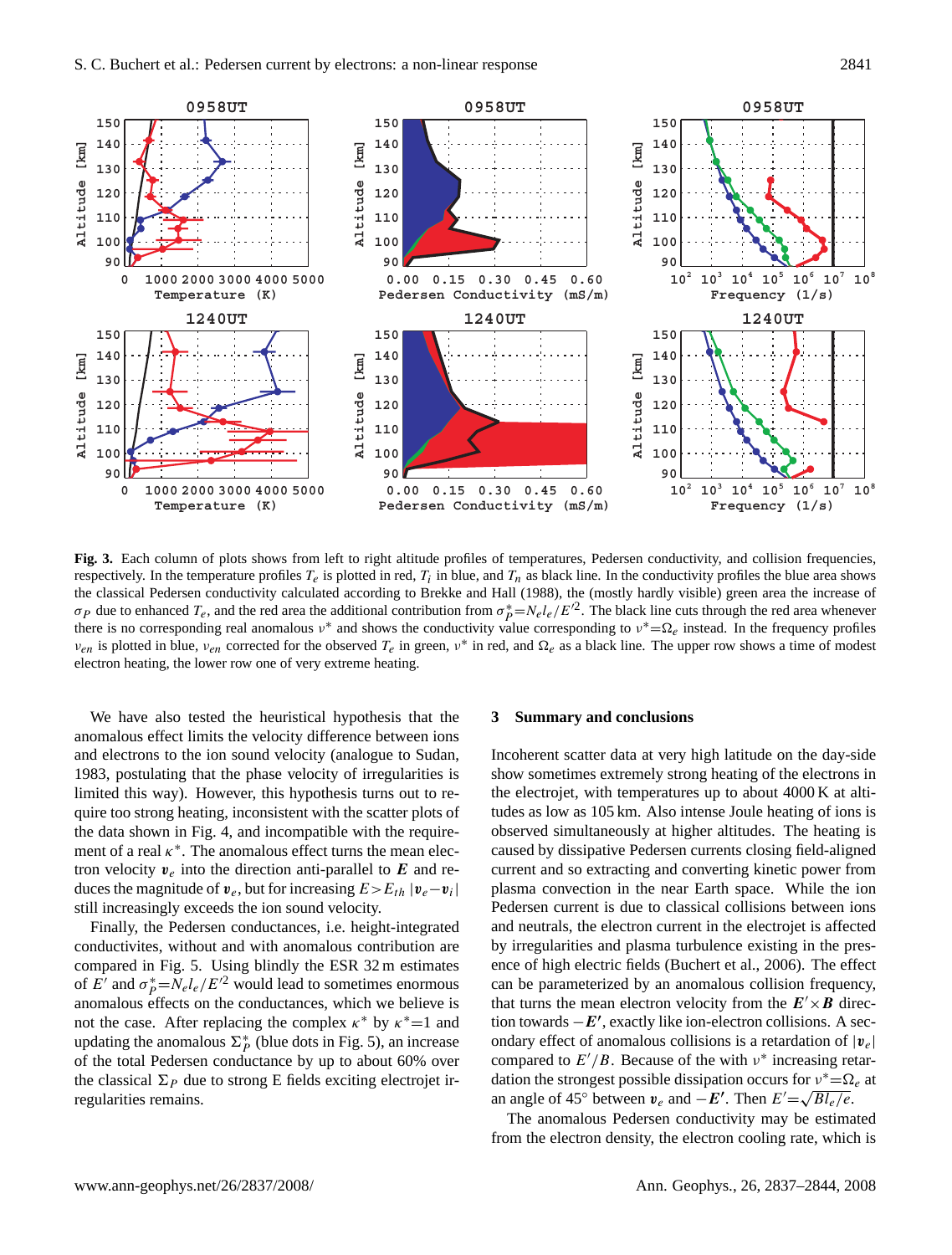

**Fig. 4.** Scatter plots of the observed  $T_e$  over estimated E at four different altitudes. Black dots are used for points when E is estimated from ESR 32 m line-of-sight observations, and red dots when  $E' = \sqrt{B l_e/e}$  had been set because of complex  $\kappa^*$ , A < 2, and the ESR 32 m estimate of E obviously too low.

for  $T_e > T_n$  a monotone function of  $T_e - T_n$ , and the electric field strength. Measurement errors, particularly underestimation of  $E$  when derived from spatially separated line-ofsight data, lead sometimes to too large values for  $\sigma_p^*$ , more than is possible even when  $v^* = \Omega_e$ . In these cases we have assumed that the real  $E$  corresponds to this highest possible dissipation, taking care of obvious overestimations of  $\sigma_p^*$ . After these corrections still increases of the effective Pedersen conductance by up to 60% relative to the classical values are derived.

Therefore the effective conductivities and also conductances do depend explicitely on the electric field for large strengths. High  $\vec{E}$ , 100 mVm<sup>-1</sup> and more, occur in the ionosphere at high latitudes both on the dayside as in this event and also in nightside auroral phenomena, like the westward traveling surge and Omega bands [\(Van-](#page-7-8)hamäki and Amm, [2007\)](#page-7-8). If semi-empirical expressions for the dependency were available, they could potentially be used to improve techniques like KRM [\(Kamide et al.,](#page-7-9) [1981,](#page-7-9) [http://gedas22.stelab.nagoya-u.ac.jp/\)](http://gedas22.stelab.nagoya-u.ac.jp/), AMIE [\(Rich](#page-7-10)[mond and Kamide,](#page-7-10) [1988\)](#page-7-10), and CECS (Vanhamäki and Amm, [2007\)](#page-7-8), where conductances and electric fields play a central role. More accurate data and a larger amount of data, but possibly also studies and simulations of the microphysics of the irregularities, should in the future result in a more quantitative understanding of the "non-linear" ionospheric Ohm's law.

The Pedersen conductance dependence of E affects the reflection of Alfvén waves from the ionosphere, which is a widely used model for the investigation of pulsations and in dynamic simulations of the magnetosphere-ionosphere system. Probably the reflection process generates harmonics of pulsation frequencies similar to non-linearities in electrical oscillators.

Precipitation of energetic electrons can change the electron density in the E region, and therewith also conductances, relatively by much larger factors than we have derived for the irregularity effect. High electric fields and strong precipitation tend to occur simultaneously, but spatially hardly overlapping, i.e. strong flows are typically adjacent to auroral forms caused by precipitation. Due to the irregularity effect the conductances are enhanced also in the areas of strong flow, thus reducing conductance gradients at the edge of aurora but not eliminating them. Consequently the FAC contribution grad $\Sigma_P \cdot E$  probably gets overestimated when the irregularity effect is neglected. On the other hand, the contribution  $\Sigma_P \text{div}E$  gets underestimated. FACs are a crucial parameter controling particularly the onset of auroral breakups. Therefore the "non-linear" ionospheric response may to some extend influence onsets of auroral activity.

The altitude distribution of atmospheric heating by magnetospheric convection is significantly shifted towards lower heights when heating via electrojet irregularities is taken into account. In periods of strong  $E$  the heating rate actually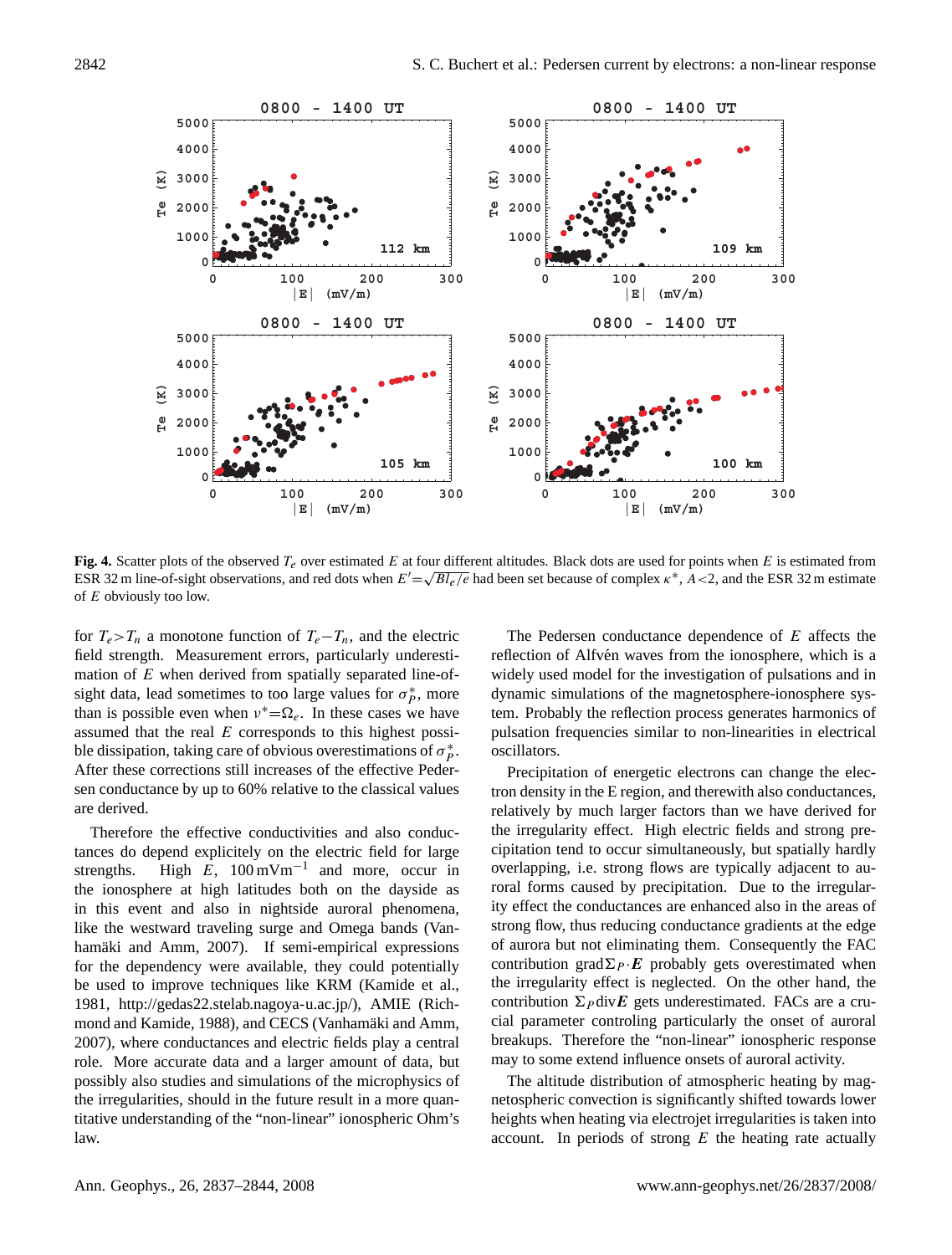

**Fig. 5.** From top to bottom electric field strength, Pedersen conductances, and the ratio of classical to total Pedersen are shown. When **rig.** 5. From top to bottom electric field strength, Pedersen conductances, and the ratio of classical to total Pedersen are shown. When complex  $\kappa^*$  occured then in the top panel dots show the value of  $\sqrt{Bl_e/e}$  in height. In the middle panel the green curve shows  $\Sigma_P$  calculated according to [Brekke and Hall](#page-6-0) [\(1988\)](#page-6-0), the black curve  $\Sigma_P + \Sigma_P^*$ , and the red dots values after correcting  $\Sigma_P^*$  for underestimated E. The bottom panel shows the ratio  $(\Sigma_P + \Sigma_P^*)/\Sigma_P$ , red dots again values after correction for underestimated E.

peaks around 100–115 km (compare with Fig. 3), not near 125–130 km as the ion Pedersen current. The magnetic stress corresponding to the electron Pedersen current and its closure of field-aligned current transfers additional momentum from magnetospheric convection to the atmosphere. Joule heating and magnetospheric forcing are known to have effects on the neutral atmosphere dynamics. For example, the generation of gravity waves and a neutral fly wheel have been associated with auroral disturbances. However, these effects tend to diminish towards lower altitudes as the neutral inertia and energy density increases. The electron Pedersen current flows more than one neutral scale height below the ion Pedersen current, and the integrated effect of irregularities is smaller than the integrated ion current even for very high electric fields. This lets us believe that the effects of irregularities on atmospheric dynamics are probably small compared to those of ion drag and Joule heating. On the other hand, [Nozawa](#page-7-11) [and Brekke](#page-7-11) [\(1995\)](#page-7-11) did notice that the neutral wind pattern on disturbed days is different from that at quiet days already at heights above 109 km, which is well below the altitude range of the ion current. A possible explanation is that the electron Pedersen current influences to some extend even the lower thermosphere. Future investigations should clarify more this question and the issues described above.

*Acknowledgements.* EISCAT is an International Association supported by Finland (SA), France (CNRS), Germany (MPG), Japan (NIPR), Norway (NFR), Sweden (VR) and the United Kingdom (PPARC).

Topical Editor K. Kauristie thanks O. Amm and M. Uspensky for their help in evaluating this paper.

### **References**

- <span id="page-6-4"></span>Bahcivan, H.: Plasma wave heating during extreme electric fields in the high-latitude E region, Geophys. Res. Lett., 34, L15106, doi:10.1029/2006GL029236, 2007.
- <span id="page-6-0"></span>Brekke, A. and Hall, C.: Auroral ionospheric quiet summer time conductances, Ann. Geophys., 6, 361–375, 1988, [http://www.ann-geophys.net/6/361/1988/.](http://www.ann-geophys.net/6/361/1988/)
- <span id="page-6-3"></span>Buchert, S. C., Hagfors, T., and McKenzie, J. F.: Effect of electrojet irregularities on DC current flow, J. Geophys. Res., 111, A02305, doi:10.1029/2004JA010788, 2006.
- <span id="page-6-1"></span>Farley, D. T.: A plasma instability resulting in field-aligned irregularities in the ionosphere, J. Geophys. Res., 68, 6083–6097, 1963.
- <span id="page-6-2"></span>Jones, B., Williams, P. J. S., Schlegel, K., Robinson, T., and Häggström, I.: Interpretation of enhanced electron temperatures measured in the auroral E-region during the ERRRIS campaign, Ann. Geophys., 9, 55–59, 1991,

[http://www.ann-geophys.net/9/55/1991/.](http://www.ann-geophys.net/9/55/1991/)